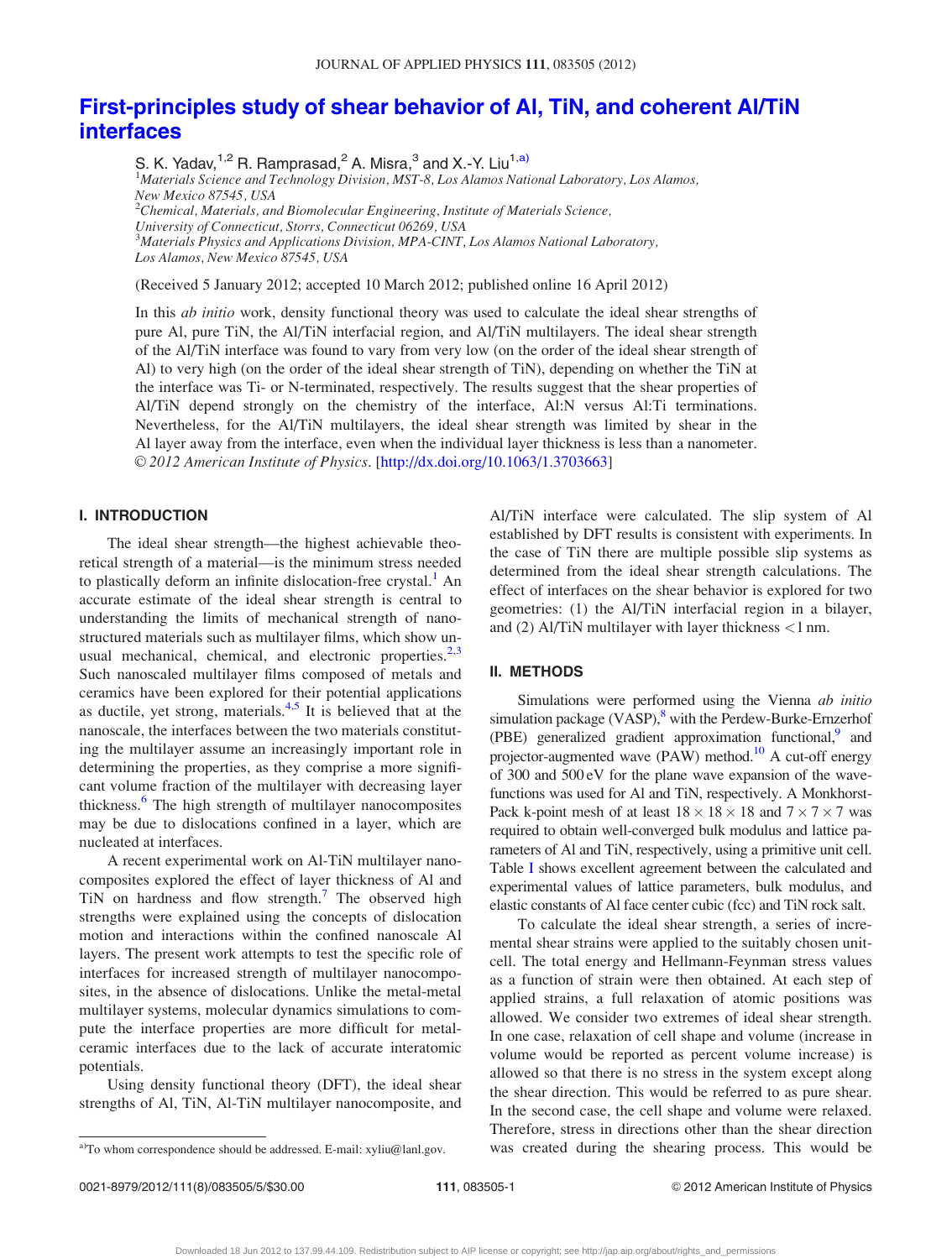<span id="page-1-0"></span>TABLE I. Comparison of calculated and experimental values (Refs. [12](#page-4-0) and [15\)](#page-4-0) of lattice parameters, bulk modulus, and elastic constants of Al and TiN. The experimental data are room temperature data.

|                           | Al      |       | TiN     |       |
|---------------------------|---------|-------|---------|-------|
|                           | Present | Expt. | Present | Expt. |
| Lattice parameter $(\AA)$ | 4.04    | 4.04  | 4.24    | 4.24  |
| Bulk modulus (GPa)        | 76      | 79    | 277     | 288   |
| C11(GPa)                  | 114     | 108   | 639     | 625   |
| $C12$ (GPa)               | 61      | 62    | 139     | 165   |
| $C44$ (GPa)               | 25      | 28    | 160     | 163   |

referred to as simple shear. The highest achievable shear stress in the shearing process is reported as the ideal shear strength of the material.

## III. RESULTS AND DISCUSSION

## A. The ideal shear strength of Al

Given that the well-established slip plane of Al is {111}, the shear strength of Al was calculated for the  $\{111\}\langle11\bar{2}\rangle$ and  $\{111\}\langle1\overline{1}0\rangle$  slip systems. Table II compares the results of the current work with available calculated values. The computed values for the simple and pure ideal shear strength of 4.2 and 3.2 GPa, respectively, for the  $\{111\}\langle11\bar{2}\rangle$  slip system of Al are in good agreement with previous DFT results.<sup>[11,12](#page-4-0)</sup> Both pure and simple shear strengths of Al are lower in the  $\langle 11\overline{2}\rangle$  shear direction compared to the  $\langle 1\overline{1}0\rangle$  shear direction. Figure 1 shows the relative movement of atoms along the  $\langle 11\bar{2}\rangle$  and  $\langle 1\bar{1}0\rangle$  directions. Atoms in layer 1 are fixed, and open circles show the relative movement of atoms of layer 2 during the shear process. When Al is sheared in the  $\langle 11\bar{2} \rangle$ direction, the upper layer of atoms move symmetrically with respect to the lower layer, while movement of atoms due to shearing along the  $\langle 1\bar{1}0 \rangle$  direction is hindered. From the movement of atoms, it is intuitive that the ideal shear strength of Al is lower in the  $\langle 11\overline{2}\rangle$  direction than in the  $\langle 1\overline{1}0\rangle$  direction. Consistent with the relative shearing of atoms, the volume relaxation involved during pure shear is higher by 2% in the  $\langle 1\bar{1}0 \rangle$  direction compared to the  $\langle 11\bar{2} \rangle$  direction.

## B. The ideal shear strength of TiN

In an attempt to identify the slip systems of TiN, the ideal simple and pure shear strengths are calculated for

TABLE II. The simple and pure shear strength of Al for various shear systems. Values obtained in the current work are compared with the values reported in the literature (using GGA functional).

|                                        |                    | Simple shear               |                  | Pure shear                 |                 |                        |
|----------------------------------------|--------------------|----------------------------|------------------|----------------------------|-----------------|------------------------|
|                                        |                    | Shear<br>strength<br>(GPa) | Shear<br>strain  | Shear<br>strength<br>(GPa) | Shear<br>strain | $%$ Volume<br>increase |
| $\{111\}\langle 11\overline{2}\rangle$ | Ref. 11            | 3.7                        | $\cdots$         | 2.9                        | .               | .                      |
|                                        | Present            | 4.2                        | 0.20             | 3.2                        | 0.19            | 1.9                    |
| $\{111\}\langle 1\overline{1}0\rangle$ | Ref. 12<br>Present | $\cdots$<br>6.9            | $\cdots$<br>0.27 | 3.5<br>4.3                 | .<br>0.25       | .<br>4.1               |



FIG. 1. First and second columns show unit cell of Al at equilibrium and sheared states, respectively. Right column shows top view (perpendicular to the shearing plane) of relative movement of atoms in layer 2 with respect to layer 1, in (a)  $\langle 11\bar{2} \rangle$  direction and (b)  $\langle 1\bar{1}0 \rangle$  direction.)

the following six shear systems:  $\{111\}\langle11\overline{2}\rangle$ ,  $\{111\}\langle1\overline{1}0\rangle$ ,  $\{001\}\langle 100\rangle, \quad \{001\}\langle 110\rangle, \quad \{110\}\langle 1\overline{1}0\rangle, \quad \text{and} \quad \{110\}\langle 001\rangle.$ Figure [2](#page-2-0) shows the relative movement of atoms along various shear directions; layer 1 is fixed and the relative movement of atoms of layer 2 upon shearing is shown by open circles. The shear strengths of TiN in pure and simple shear states and volume relaxation corresponding to pure shear are listed in Table [III](#page-2-0).

The {111} planes of TiN consist of alternating layers of Ti and N atoms. Ti and N atoms are symmetrically bonded to N and Ti atoms above and below, respectively. Hence, each layer moves symmetrically with respect to each other. Similar to the behavior of Al, when TiN is sheared in  ${111}\langle 11\bar{2} \rangle$ , the upper layer of atoms (N) move symmetrically with respect to the lower layer, as seen in Fig. [2\(a\)](#page-2-0). However, the movement of atoms due to shearing along the  $\langle 1\bar{1}0 \rangle$  direction is hindered by Ti atoms in the layer above and below, leading to a bending of the path of atoms along the  $\langle 11\overline{2} \rangle$  direction, as shown in Fig. [2\(b\).](#page-2-0) Due to the symmetrical nature of atomic movements along the  $\langle 11\bar{2}\rangle$  type directions, the pure shear strength of TiN is lower along  $\langle 11\bar{2} \rangle$  29 GPa as compared to the strength along  $\langle 1\bar{1}0 \rangle$ 35.3 GPa. Accordingly, the volume relaxation involved during pure shear is higher along  $\langle 1\bar{1}0 \rangle$  as compared to  $\langle 11\bar{2} \rangle$ .

The {001} planes have an equal number of Ti and N atoms, with the Ti (N) atoms bonded to the N (Ti) atoms below (above). Hence, each {001} layer is symmetrically bonded along  $\langle 001 \rangle$ , and just two layers are sufficient to represent the relative movement of atoms. When sheared along  $\langle 010 \rangle$  or  $\langle 110 \rangle$ , both Ti and N atoms move symmetrically as shown in Figs.  $2(c)$  and  $2(d)$ . Due to the symmetric movements of atoms with no hindrance from other atoms, pure and simple shear strengths differ by a small value (of 6.7- 15.7 GPa) compared to other slip planes. Also, the volume relaxations are small (1.25-1.55%) in both cases.

The {110} planes have an equal number of Ti and N atoms in each layer, similar to the case of {001} planes.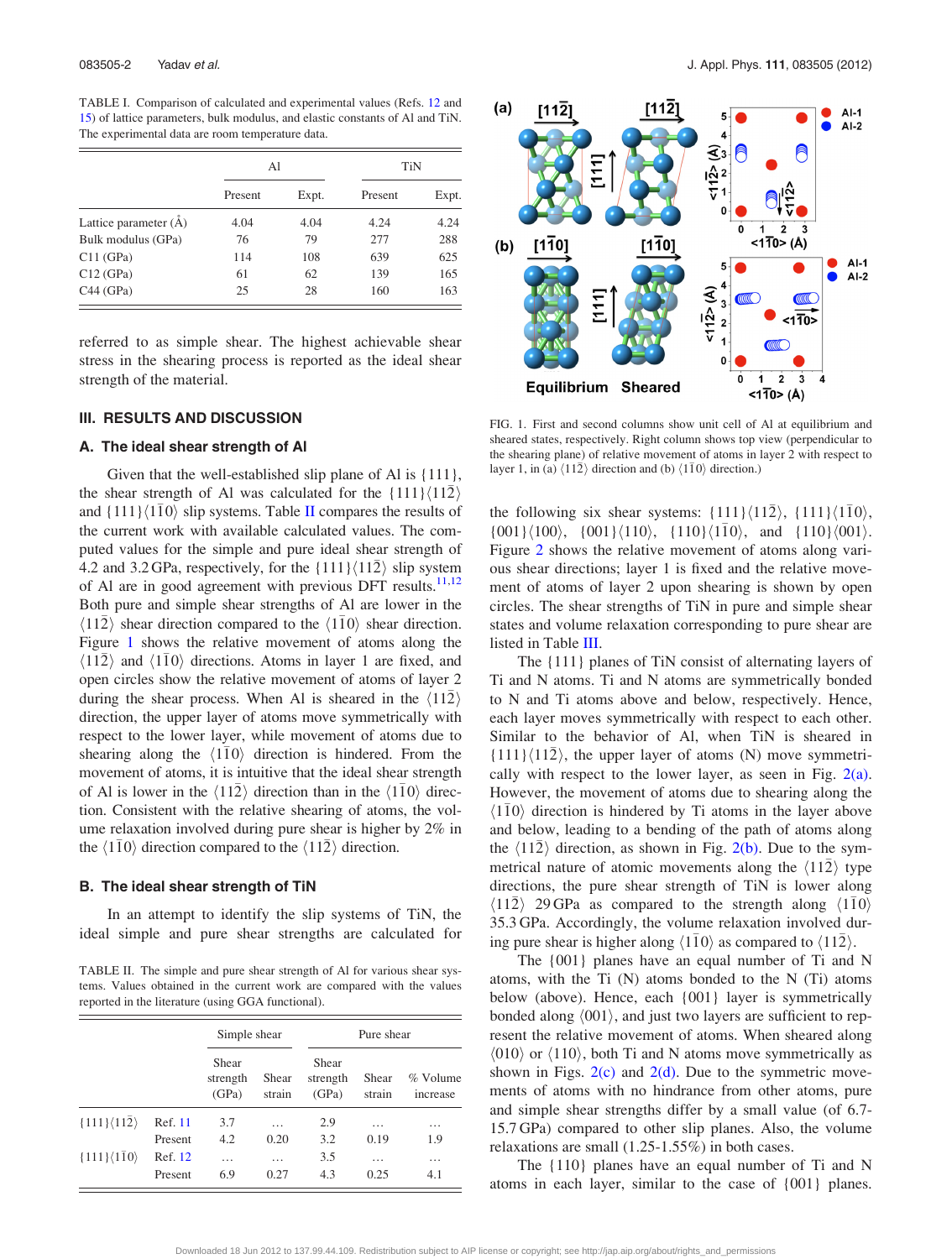<span id="page-2-0"></span>

FIG. 2. First and second columns show the unit cell of TiN at equilibrium and sheared state, respectively. Right column shows the top view (perpendicular to the shear plane) of the relative movement of atoms, 1 and 2 denotes two layers involved in shearing. (a)  $\{111\}\langle11\bar{2}\rangle$ , (b)  $\{111\}\langle1\bar{1}0\rangle$ , (c)  $\{001\}\langle 010 \rangle$ , (d)  $\{001\}\langle 110 \rangle$ , (e)  $\{110\}\langle 110 \rangle$ , and (f)  $\{110\}\langle 001 \rangle$ .

Simple and pure shear strength of TiN in the  $\{110\}\langle1\overline{1}0\rangle$ slip system differs by a large value (122.6 GPa), accompanied by a large volume relaxation (6.02%) in pure shear deformation. This is due to hindrance of atomic movement by the out-of-plane atoms in the adjacent layers. Pure shear strength of 29 GPa, in  $\{110\}\langle1\bar{1}0\rangle$  shear, is in good agree-ment with the prior DFT calculated value of 31 GPa.<sup>[13](#page-4-0)</sup> For  ${110}\langle 001 \rangle$  shear, due to symmetrical movement of atoms and no atoms to hinder, simple and pure shear strength of this shear system only differ by a small value of 9.2 GPa and the volume relaxation is as low as 1.45%.

TABLE III. The ideal shear strength of TiN for various shear systems under stress states of simple and pure shear.

|                                   | Simple shear               |                 | Pure shear                 |                 |                        |  |
|-----------------------------------|----------------------------|-----------------|----------------------------|-----------------|------------------------|--|
|                                   | Shear<br>strength<br>(GPa) | Shear<br>strain | Shear<br>strength<br>(GPa) | Shear<br>strain | $%$ Volume<br>increase |  |
| $\{111\}\langle 112\rangle$       | 45.4                       | 0.38            | 29.0                       | 0.21            | 3.8                    |  |
| $\{111\}\langle 1\bar{1}0\rangle$ | 121.0                      | 0.73            | 35.3                       | 0.33            | 10.8                   |  |
| $\{001\}\langle100\rangle$        | 51.2                       | 0.42            | 35.5                       | 0.28            | 1.6                    |  |
| $\{001\}\langle 110 \rangle$      | 39.4                       | 0.33            | 32.7                       | 0.28            | 1.3                    |  |
| $\{110\}\langle 1\bar{1}0\rangle$ | 151.6                      | 0.60            | 29.0[31.0 (Ref. 13)]       | 0.20            | 6.0                    |  |
| ${110}\langle 001 \rangle$        | 65.6                       | 0.47            | 56.4                       | 0.47            | 1.5                    |  |

Based on the pure shear strength of TiN, we predict that there are several slip systems possible,  $\{111\}\langle11\bar{2}\rangle$ ,  $\{111\}\langle1\overline{1}0\rangle, \{001\}\langle010\rangle, \{001\}\langle110\rangle, \text{ and } \{110\}\langle1\overline{1}0\rangle. \text{ All}$ of these systems have pure shear strength close to 30 GPa. This also includes  $\{111\}\langle1\bar{1}0\rangle$ , which is the slip system of the rock salt crystal structure. As in Al, pure shear strength of TiN for  $\{111\}\langle11\bar{2}\rangle$  shear is lowest among several shear systems considered. Thus it is reasonable to assume that Al-TiN multilayer nanocomposites have the lowest ideal shear strength along the  $\langle 11\bar{2} \rangle$  directions on the {111} planes.

#### C. The ideal shear strength of Al-TiN multilayer

To compute the shear behavior of the Al-TiN multilayer, we consider a supercell with: (1) alternating layers of Al and TiN along the [111] direction, consistent with the experimentally observed interface plane,  $7,14$  (2) two layers of Al and TiN in each slab, with both layers of Al twinned with respect to each other, as observed experimentally,  $^{14}$  $^{14}$  $^{14}$  and (3) at the interface, Al atoms are in the fcc position (or site) with respect to adjacent TiN such that a fcc stacking sequence of  $A(Ti)B(Ti)C(Ti)A(Al)$  is maintained.<sup>[7,14](#page-4-0)</sup> For simplicity, the supercell has in-plane lattice spacings of TiN. The atomic structure of the slab for this configuration is shown in Fig. [3](#page-3-0). We chose a minimum number of layers of Al and TiN to insure the presence of a significant interfacial effect. In all cases, the slab is sheared in the  $\langle 11\bar{2} \rangle$  direction in accordance with the fact that shear strength of Al and TiN is among the lowest in  $\{111\}\langle11\bar{2}\rangle$  shear and Al/TIN interface is formed on {111} planes.

We find that the ideal shear strength of the composite is limited by Al and is the same as the ideal shear strength of Al. Shear occurs in the twinned region for the case considered, but it can occur in the Al region or twinned Al region depending if the supercell is sheared in the  $\langle 11\bar{2}\rangle$  or  $\langle \bar{11}2 \rangle$  direction. The preference for shearing along the Al/Al layer as opposed to the Al/N interface was also noted for the case when the thickness of Al was just two atomic layers. A possible explanation for this is that the shear strength of the Al/TiN interface when the interface is N-terminated is much higher than the Al/Al layers adjacent to the interface. Thus, in multilayers with N-terminated interfaces, the interface shear may occur in the weaker Al/Al layer one atomic layer away from the interface. To further test this idea we computed the shear strength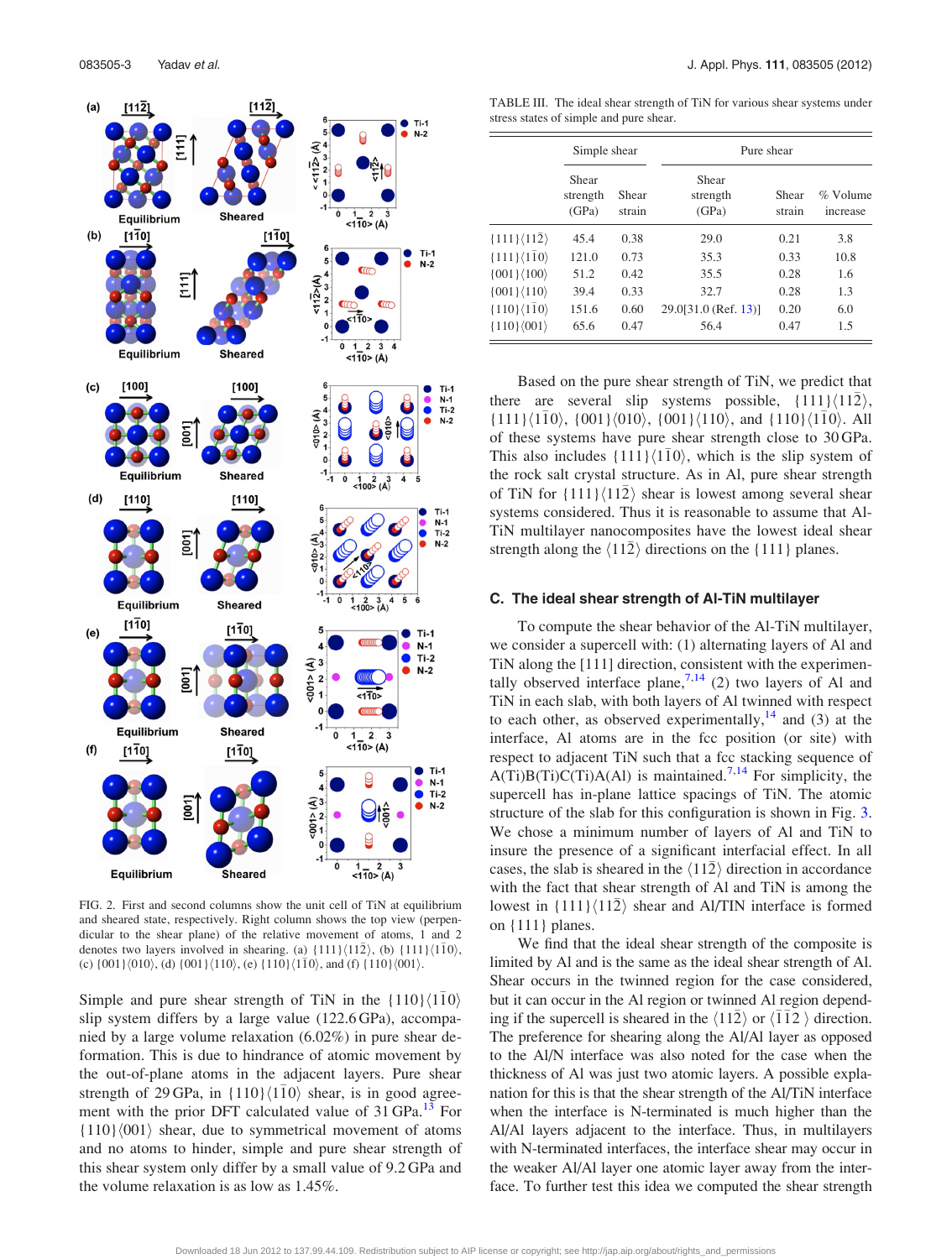<span id="page-3-0"></span>

FIG. 3. Atomic structure of the Al/TiN multilayered slab used in the calculation. The TiN layer is bounded by Al layers above and below that are in twin orientation with respect to each other, consistent with experimental ob-servation (Ref. [14\)](#page-4-0). Al always sits at fcc configuration with respect to underlying TiN.

of the Al/TiN interfacial region for both N and Ti terminations, as described next.

# D. The ideal shear strength of the Al/TiN interfacial region

In this section, we compute the ideal shear strength of the Al/TiN interfacial region. In the case under consideration two interface types are possible: interfacial TiN being either N- or Ti-terminated leading to, respectively, Al-N or Al-Ti bonds at the interface (referred to as the Al/N or Al/Ti interface). The shear behavior of the Al/TiN interfaces was modeled by rigidly shearing a block of Al on top of TiN along the  $\langle 11\bar{2} \rangle$  directions on the {111} plane. Supercell contains 3 layers of Al and 3 layers of TiN (3 layers of Ti and 3 layers of N), and each layer has 2 atoms. This involves shearing of Al and N or Ti bond depending on the termination.

A schematic of the interface under shear is shown in Fig. 4. The interface between materials with different lattice parameters can induce biaxial stresses. Two stress conditions were considered at the interface; Interface 1: Equal and opposite biaxial stress in Al and TiN layers at the interface; Interface 2: Al lattice parameter is stretched to match that of TiN at the interface.



FIG. 4. Schematic representation of interface model with rigid shearing between Al and TiN at the interface.

TABLE IV. The ideal shear strength of interfaces, Al with N terminated TiN (Al/N) and Al with Ti terminated TiN (Al/Ti). Interface 1: Equal and opposite biaxial stress in Al and TiN layers. Interface 2: Al lattice parameter stretched to match TiN.

|       | Interface 1             |                 | Interface 2             |                 |
|-------|-------------------------|-----------------|-------------------------|-----------------|
|       | Shear strength<br>(GPa) | Shear<br>strain | Shear strength<br>(GPa) | Shear<br>strain |
| AI/N  | 19.1                    | 0.39            | 26.4                    | 0.49            |
| Al/Ti | 3.3                     | 0.18            | 3.2                     | 0.18            |

Table IV lists the ideal shear strength of the interfaces under two types of biaxial stress states. Irrespective of the biaxial stress states at interface 1 or 2, the shear strength of the Al/Ti and Al/N interface is on the order of the ideal shear strength of Al and TiN, respectively. Moreover, the strain at the ideal shear strength is approximately equal to that in bulk Al and bulk TiN, for Al/Ti and Al/N interface, respectively. This confirms that metallic bonding exists at Al/Ti interface similar to that in Al, and covalent/ionic bonding at Al/N interface similar to that in TiN.

## IV. CONCLUSIONS

In this *ab initio* work, DFT was used to study the shear behavior of pure Al, pure TiN, Al/TiN multilayer, and the Al/TiN interfacial region. For TiN, the existence of multiple slip systems is indicated by several shear systems having similarly low ideal shear strength if pure shear is considered. A key finding from this work is that the ideal shear strength of the Al/TiN interfacial region depends strongly on the interface chemistry. For N-termination, due to the strong N-Al bonding the shear strength is much higher than the case of Ti-termination with relatively weaker Ti-Al metallic bonding. Thus, the ideal shear strength of the interface is on the order of shear strengths of pure Al and pure TiN for N and Ti interfacial terminations, respectively. An implication of this finding is that in Al/TiN multilayers, if the interfaces are N-terminated the shear occurs not at the Al/N interface but at the Al/Al layer below the interface at stresses on the order of the ideal shear strength of Al. The DFT results are calculated at 0 K without temperature effect into consideration. It is expected that at higher temperatures, the ideal shear stress will be reduced and from recent molecular dynamics studies of the temperature effect on ideal shear strength of Al and Cu using the embedded atom method potentials, $^{16}$  $^{16}$  $^{16}$  the change is almost linear with increasing temperature. Further studies with dislocations at the interface are required to understand the detailed slip processes involved when the Al/TiN multilayers are plastically deformed.

#### ACKNOWLEDGMENTS

This work was fully supported by the U.S. Department of Energy, Office of Science, Office of Basic Sciences. The authors acknowledge discussions with Richard G. Hoagland, Jian Wang, and John P. Hirth.